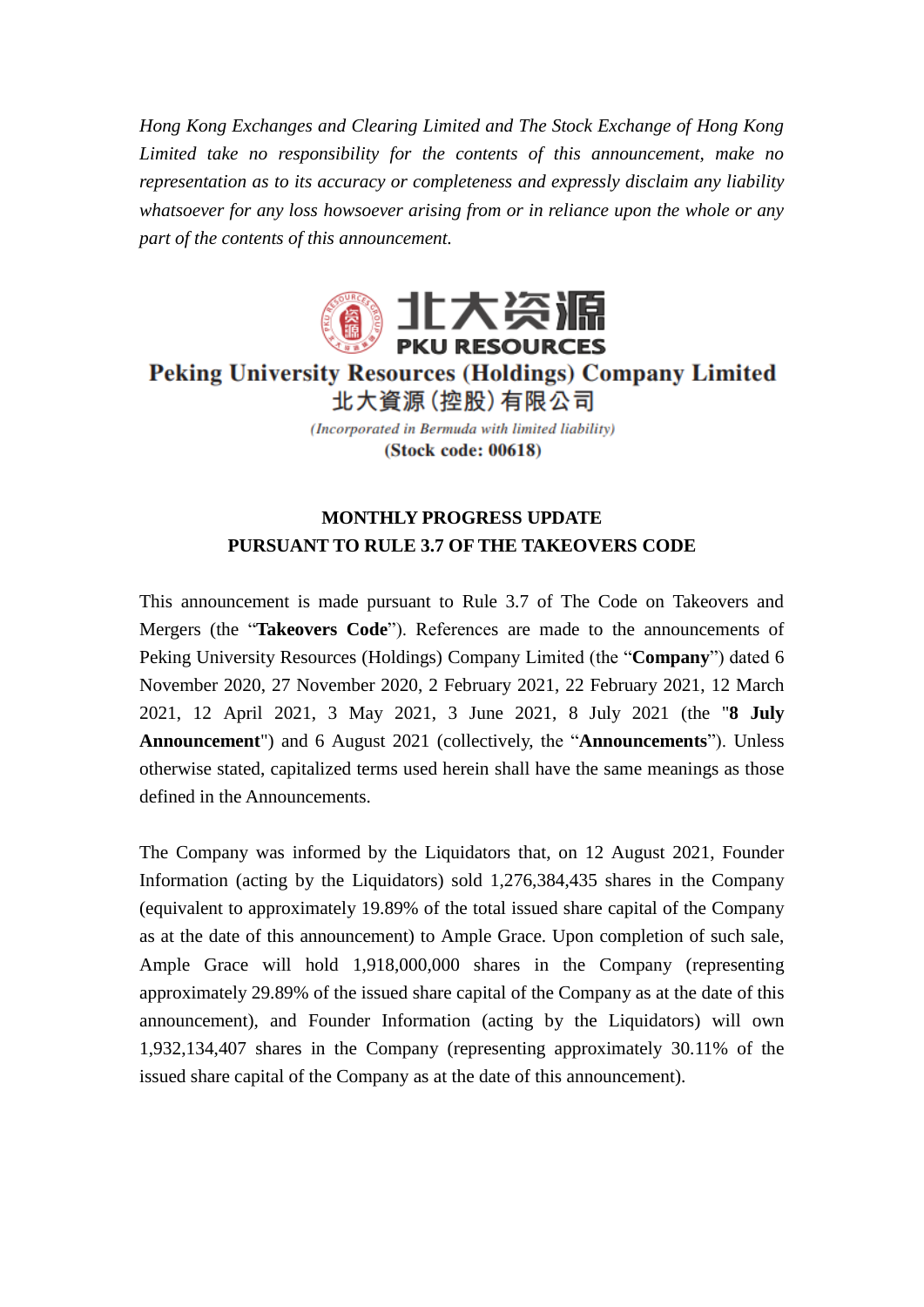The Company was further informed by the Liquidators that all shares in the Company held by Ample Grace are subject to a share charge dated 11 August 2021 entered into between Ample Grace as the chargor and Founder Information as the chargee. The put option in respect of the Accepted Offer Shares granted to Ample Grace by Founder Information, as disclosed in the 8 July Announcement, was terminated.

Ample Grace has confirmed that, to the best of its knowledge and having made reasonable enquiries, other than the 1,918,000,000 shares as disclosed above, none of Ample Grace or parties acting in concert with it owns or has control or direction over any Shares.

Save as disclosed above and the sale of the Accepted Offer Shares as disclosed in the 8 July Announcement, the Company has not been advised by the Liquidators of any other proposed change of the ownership of the Target Shares which may or may not involve a change of the controlling shareholder of the Company (the "**Possible Transaction**").

## **MONTHLY ANNOUNCEMENTS**

In compliance with Rule 3.7 of the Takeovers Code, monthly announcement(s) setting out the progress of the Possible Transaction will be made by the Company until an announcement is made of a firm intention to make an offer under Rule 3.5 of the Takeovers Code or of a decision not to proceed with the offer is made. Further announcement(s) will be made by the Company as and when appropriate or required in accordance with the Listing Rules and/or the Takeovers Code (as the case may be).

**WARNINGS: Shareholders of the Company and/or potential investors should be aware that the Possible Transaction may or may not proceed. Shareholders of the Company and potential investors are advised to exercise caution when dealing in the shares, as there is no certainty that the Possible Transaction will proceed, and, even if the Possible Transaction proceeds, there is no certainty that the Possible Transaction will result in a change of control and lead to a general offer under Rule 26.1 of Takeovers Code. Persons who are in doubt as to the action they should take should consult their stockbroker, bank manager, solicitor or other professional advisors.**